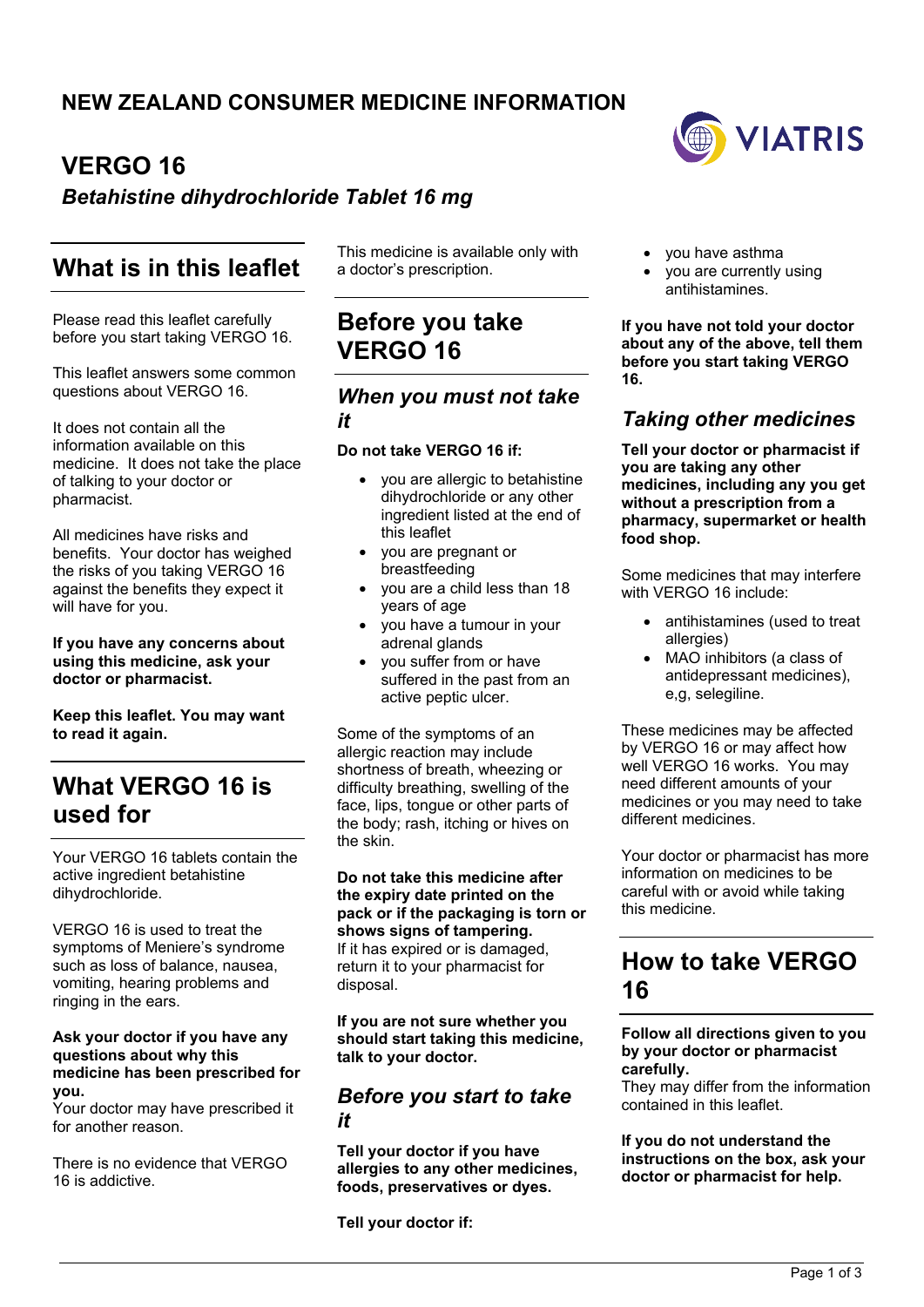### *How much to take*

Your doctor will tell you how much VERGO 16 you need to take each day. It is important that you take this medicine as directed by your doctor. Do not take more than the recommended dose.

It usually takes 1 to 2 weeks before any response to VERGO 16 is noticeable.

The usual initial dose of VERGO 16 is 8 to 16 mg taken three times a day. The maximum recommended daily dose is 48 mg.

Your doctor may tell you to take different doses to these. If so, follow their instructions.

VERGO 16 is not recommended for use in children under 18 years of age.

The dose should be taken with a glass of water.

### *When to take it*

#### **Take your medicine at about the same time each day.**

Taking it at the same time each day will have the best effect. It will also help you remember when to take it.

The tablets may be taken with or without food. However, it is recommended that the tablets be taken with meals if they are causing stomach upsets.

### *How long to take it*

#### **Continue taking your medicine for as long as your doctor tells you.**

This medicine helps to control your condition, but does not cure it. It is important to keep taking your medicine even if you feel well.

## *If you forget a dose*

**If it is almost time for your next dose, skip the dose you missed and take your next dose when you are meant to.**

**Otherwise, take it as soon as you remember, and then go back to taking your medicine as you would normally. Do not take a double dose to** 

**make up for the dose that you missed.**

This may increase the chance of getting an unwanted side effect. **If you are not sure what to do, ask your doctor or pharmacist.**

If you have trouble remembering to take your medicine, ask your pharmacist for some hints.

### *If you take too much (overdose)*

**Immediately telephone your doctor or the National Poisons Information Centre (0800 POISON or 0800 764 766) for advice, or go to Accident and Emergency at the nearest hospital, if you think that you or anyone else may have taken too much VERGO 16. Do this even if there are no signs of discomfort or poisoning.** You may need urgent medical attention.

Symptoms of an overdose may include nausea.

## **While you are taking VERGO 16**

### *Things you must do*

**If you are about to be started on any new medicine, remind your doctor and pharmacist that you are taking VERGO 16.**

**Tell any other doctors, dentists, and pharmacists who treat you that you are taking this medicine.**

#### **If you become pregnant while taking VERGO 16, tell your doctor immediately.**

If you are going to have surgery, tell the surgeon or anaesthetist that you are taking VERGO 16.

If you are going to have any blood tests, tell your doctor that you are taking VERGO 16.

### *Things you must not do*

**Do not take VERGO 16 to treat any other complaints unless your doctor tells you to.**

**Do not give this medicine to anyone else, even if their symptoms seem similar to yours.** **Do not stop taking VERGO 16 or lower the dose without first checking with your doctor.**

### *Things to be careful of*

#### **Be careful driving or operating machinery until you know how VERGO 16 affects you.**

This medicine may cause dizziness or tiredness in some people. If you have any of these symptoms, do not drive, operate machinery or do anything else that could be dangerous.

### **If you feel light-headed, dizzy or faint when getting out of bed or standing up, get up slowly.**

Standing up slowly, especially when you get up from bed or chairs, will help your body get used to the change in position and blood pressure. If this problem continues or gets worse, talk to your doctor.

# **Side effects**

#### **Tell your pharmacist or doctor as soon as possible if you do not feel well while you are taking VERGO 16.**

This medicine helps most people, but it may have unwanted side effects in a few people. All medicines can have some unwanted effects. Sometimes they are serious, most of the time they are not. You may need medical treatment if you get some of the side effects.

**Do not be alarmed by the following lists of side effects. You may not experience any of them.**

**Ask your doctor or pharmacist to answer any questions you may have.**

#### **Tell your doctor or pharmacist if you notice any of the following and they worry you:**

- skin rash
- gastrointestinal disturbances e.g. indigestion, nausea or vomiting
- headache
- tiredness
- dizziness.

#### **If any of the following happen, tell your doctor immediately or**